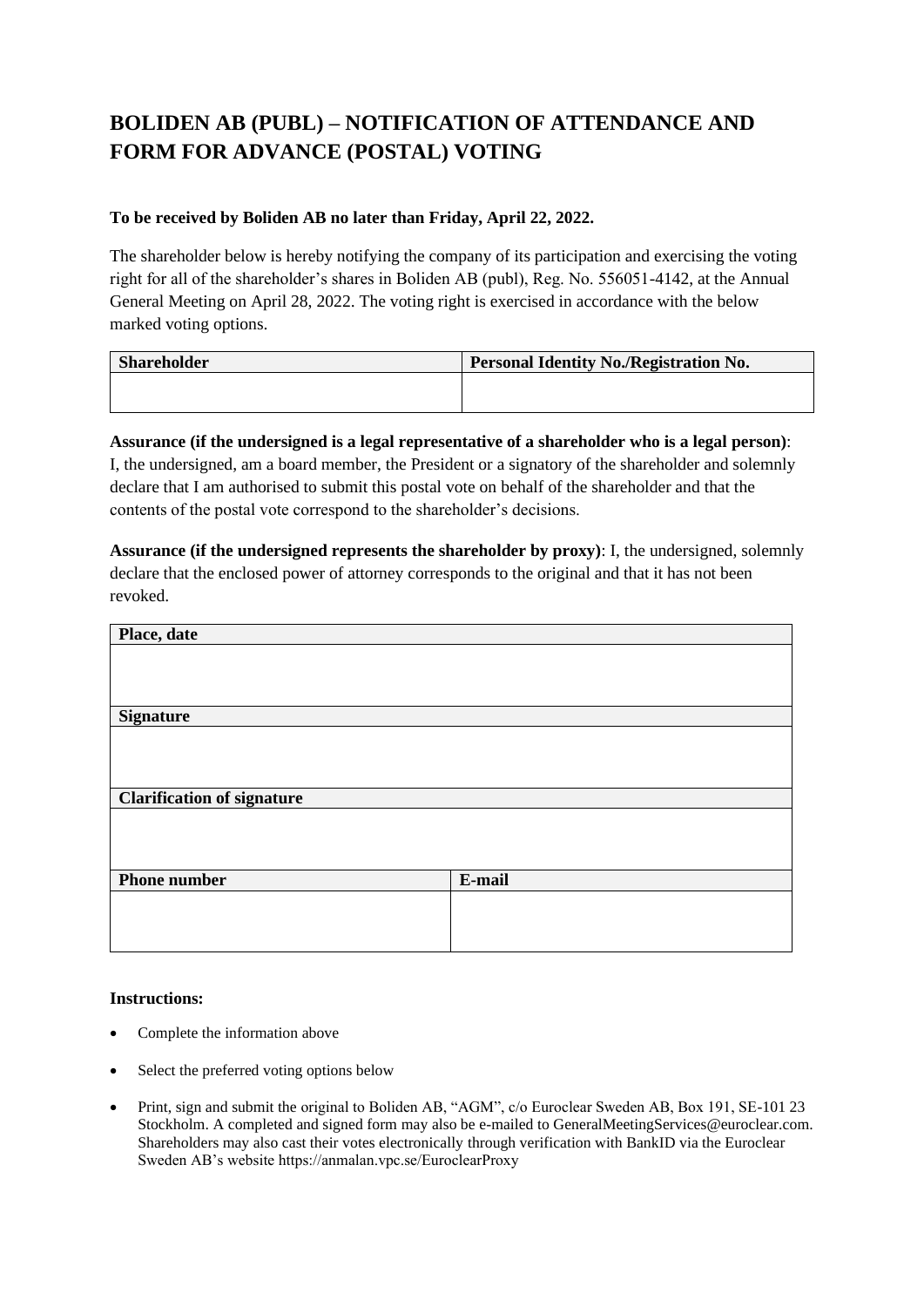- If the shareholder is a natural person who is personally voting by post, it is the shareholder who should sign under *Signature* above. If the postal vote is submitted by a proxy of the shareholder, it is the proxy who should sign. If the postal vote is submitted by a legal representative of a legal person, it is the representative who should sign
- If the shareholder submits its postal vote by proxy, a power of attorney must be attached to the postal vote. A form for power of attorney is available on the company's website www.boliden.com, and will be sent to the shareholders who request it. A power of attorney is valid for one year from its issue date or such longer time period as set out in the power of attorney, however not longer than a maximum of five years. If the shareholder is a legal person, the power of attorney must be accompanied by a certified copy of the legal person's certificate of registration or a corresponding document. The certificate of registration shall evidence the circumstances on the date of the Annual General Meeting and should not be older than one year at the time of the Annual General Meeting
- **Note that a shareholder whose shares are registered in the name of a bank or a nominee must register its shares in its own name in order to vote**. Further instructions regarding this are included in the notice convening the Meeting

The shareholder may not provide other instructions than selecting one of the options specified at each item in the form. If the shareholder wishes to abstain from voting in relation to a matter, simply refrain from selecting an option. If the shareholder has added specific terms or conditions, amended, or added to existing text, the vote will be considered invalid (the entirety of the postal vote).

Only one form per shareholder will be considered. If several forms are submitted, the form with the latest date will be considered. The form last received by the company will be considered if two forms are dated as of the same date. An incomplete or wrongfully completed form may be discarded without being considered.

**Please note that the postal vote does not constitute a notice of participation to attend the meeting venue in person or by proxy**. Instructions for shareholders who wish to attend the meeting venue in person or by proxy are included in the notice convening the meeting.

The postal vote, together with any enclosed authorisation documentation, must be received by Boliden no later than April 22, 2022. The postal vote can be withdrawn up to and including April 22, 2022 by contacting Euroclear Sweden via e-mail GeneralMeetingServices@euroclear.com.

For proposals regarding the items on the agenda, kindly refer to the notice convening the Meeting and the complete proposals available at the company's website, www.boliden.com.

For information on how your personal information is processed, please see the integrity policy available at the website of Euroclear https://www.euroclear.com/dam/ESw/Legal/Privacy-notice-bolagsstammor-engelska.pdf.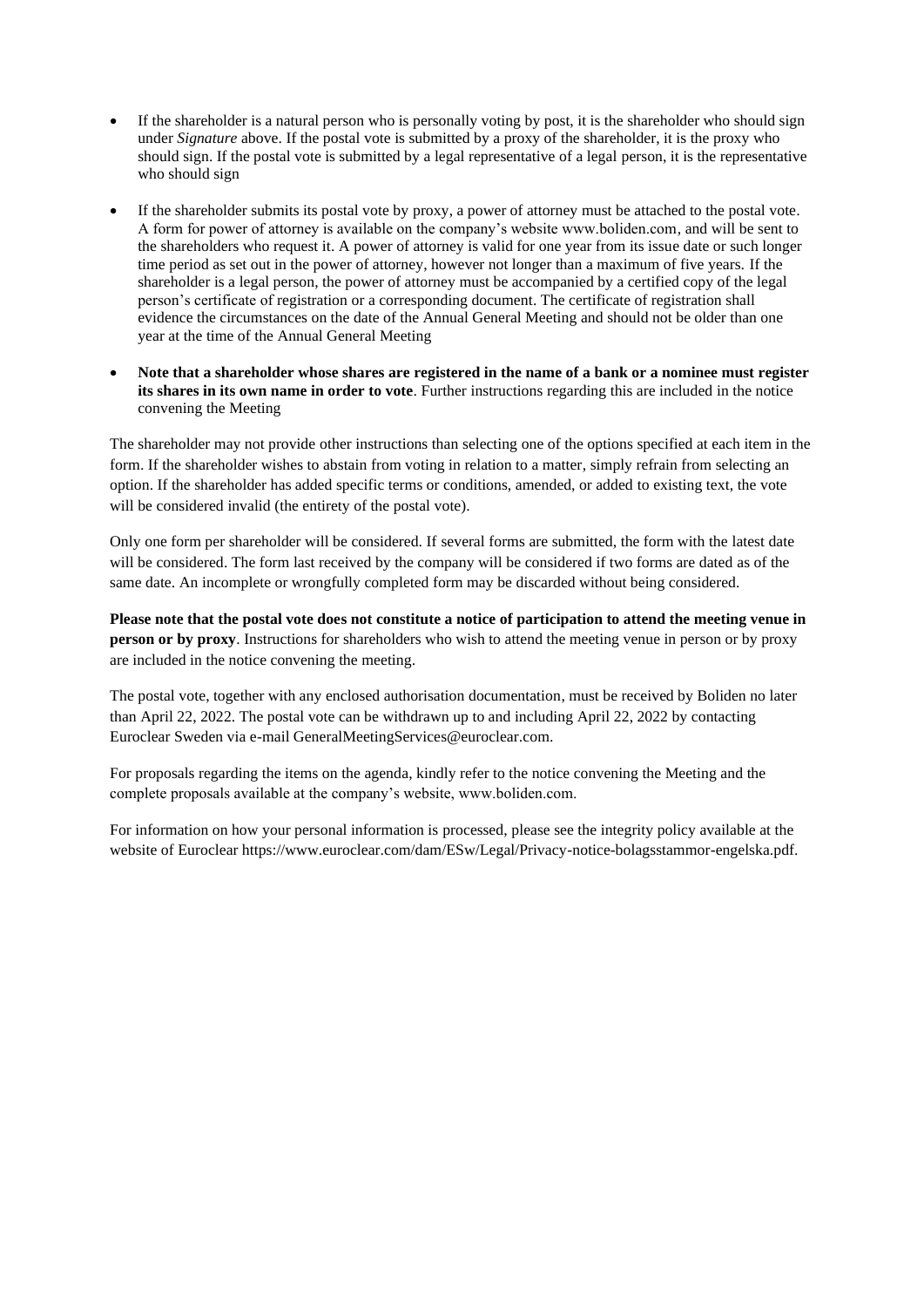# **Annual General Meeting of Boliden AB (publ), April 28, 2022**

The voting options below comprise the proposals presented in the notice convening the Meeting.

|                                                                                                                                                                                | 2. Election of the Chairman of the Meeting                |  |
|--------------------------------------------------------------------------------------------------------------------------------------------------------------------------------|-----------------------------------------------------------|--|
| Yes $\square$                                                                                                                                                                  | No <sub>1</sub>                                           |  |
| 4. Approval of the agenda                                                                                                                                                      |                                                           |  |
| Yes $\Box$                                                                                                                                                                     | No <sub>1</sub>                                           |  |
| 6. Determination whether the Meeting has been duly convened                                                                                                                    |                                                           |  |
| Yes $\Box$                                                                                                                                                                     | No <sub>1</sub>                                           |  |
| 11. Resolutions on adoption of the income statement and balance sheet as well as the<br>consolidated income statement and consolidated balance sheet                           |                                                           |  |
| Yes $\Box$                                                                                                                                                                     | No $\Box$                                                 |  |
| 12. Resolution on appropriation of the company's profit in accordance with the adopted<br>balance sheet and determination of the record date for the right to receive dividend |                                                           |  |
| Yes $\Box$                                                                                                                                                                     | No <sub>1</sub>                                           |  |
| 13. Resolution on discharge from liability of the members of the Board of Directors and the<br><b>President</b>                                                                |                                                           |  |
|                                                                                                                                                                                | 13.1 Helene Biström (Board member)                        |  |
| Yes $\square$                                                                                                                                                                  | No <sub>1</sub>                                           |  |
| 13.2 Michael G:son Löw (Board member)                                                                                                                                          |                                                           |  |
| Yes $\Box$                                                                                                                                                                     | No <sub>1</sub>                                           |  |
|                                                                                                                                                                                | 13.3 Per Lindberg (Board member from 5 May 2021)          |  |
| Yes $\Box$                                                                                                                                                                     | No <sub>1</sub>                                           |  |
| 13.4 Perttu Louhiluoto (Board member)                                                                                                                                          |                                                           |  |
| Yes $\square$                                                                                                                                                                  | No <sub>1</sub>                                           |  |
|                                                                                                                                                                                | 13.5 Elisabeth Nilsson (Board member)                     |  |
| Yes □                                                                                                                                                                          | $\rm No \ \square$                                        |  |
|                                                                                                                                                                                | 13.6 Pia Rudengren (Board member)                         |  |
| Yes $\square$                                                                                                                                                                  | $No \square$                                              |  |
|                                                                                                                                                                                | 13.7 Karl-Henrik Sundström (Board member from 5 May 2021) |  |
| Yes $\Box$                                                                                                                                                                     | No $\square$                                              |  |
| 13.8 Anders Ullberg (Chairman of the Board)                                                                                                                                    |                                                           |  |
| Yes $\square$                                                                                                                                                                  | No $\square$                                              |  |
|                                                                                                                                                                                | 13.9 Mikael Staffas (President)                           |  |
| Yes $\square$                                                                                                                                                                  | No <sub>1</sub>                                           |  |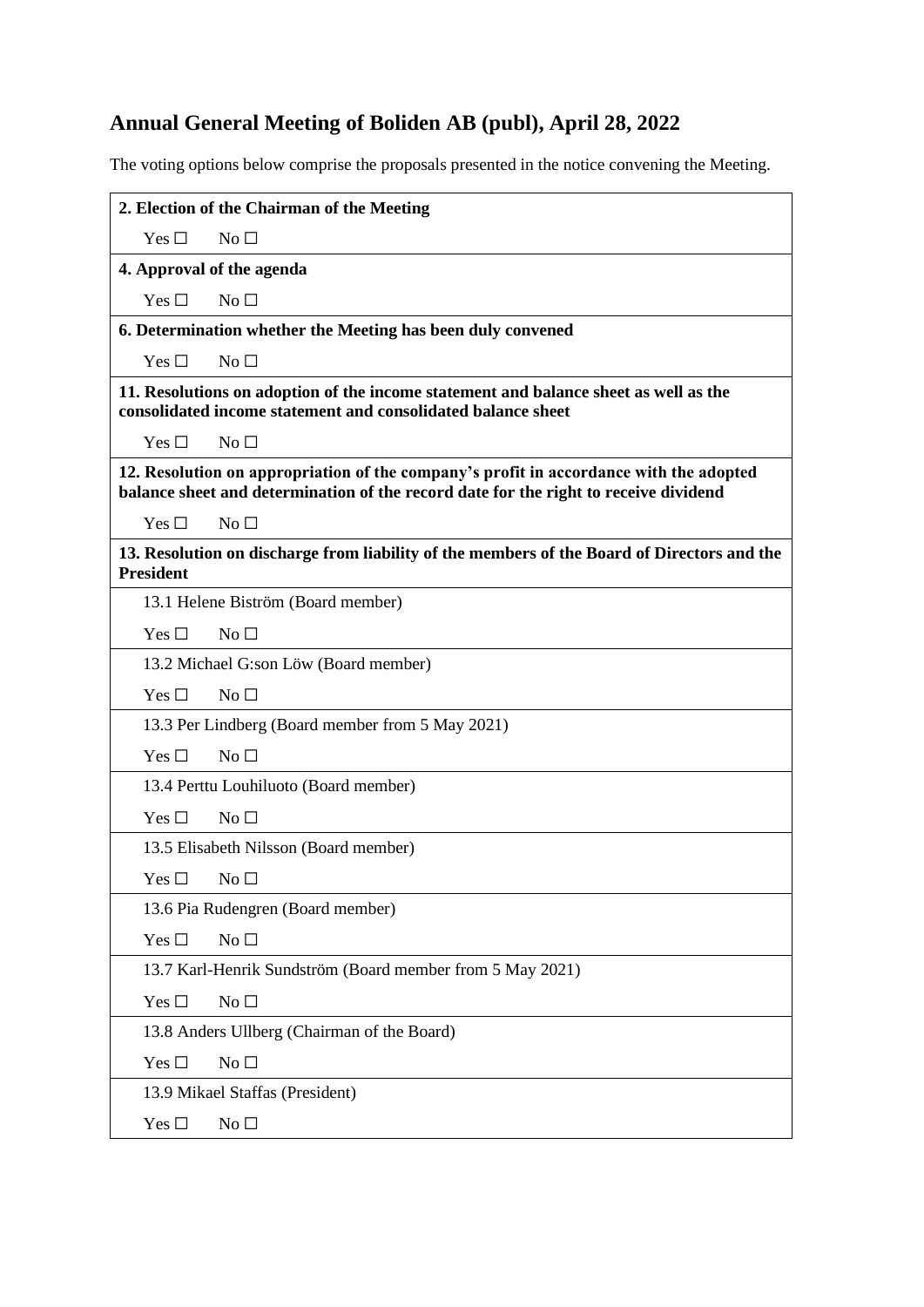| 13.10 Tom Erixon (Board member until 5 May 2021)                                                                   |  |  |
|--------------------------------------------------------------------------------------------------------------------|--|--|
| Yes $\Box$<br>No <sub>1</sub>                                                                                      |  |  |
| 13.11 Marie Holmberg (Board member, employee representative)                                                       |  |  |
| No $\square$<br>Yes $\Box$                                                                                         |  |  |
| 13.12 Ola Holmström (Board member/deputy member, employee representative)                                          |  |  |
| No <sub>1</sub><br>Yes $\Box$                                                                                      |  |  |
| 13.13 Kenneth Ståhl (Board member, employee representative)                                                        |  |  |
| Yes $\Box$<br>No <sub>1</sub>                                                                                      |  |  |
| 13.14 Cathrin Öderyd (Board member, employee representative until 3 Dec 2021)                                      |  |  |
| No $\square$<br>Yes $\square$                                                                                      |  |  |
| 14. Resolution on the number of Board members and auditors to be appointed by the<br><b>Annual General Meeting</b> |  |  |
| 14.1 Number of Board members                                                                                       |  |  |
| Yes $\Box$<br>No <sub>1</sub>                                                                                      |  |  |
| 14.2 Number of auditors                                                                                            |  |  |
| No <sub>1</sub><br>Yes $\Box$                                                                                      |  |  |
| 15. Resolution on fees for the Board of Directors                                                                  |  |  |
| Yes $\square$<br>No <sub>1</sub>                                                                                   |  |  |
| 16. Election of the Members and Chairman of the Board of Directors                                                 |  |  |
| 16 a Helene Biström (re-election)                                                                                  |  |  |
| Yes $\square$<br>No <sub>1</sub>                                                                                   |  |  |
| 16 b Tomas Eliasson (new election)                                                                                 |  |  |
| Yes $\Box$<br>No $\square$                                                                                         |  |  |
| 16 c Per Lindberg (re-election)                                                                                    |  |  |
| Yes $\square$<br>No <sub>1</sub>                                                                                   |  |  |
| 16 d Perttu Louhiluoto (re-election)                                                                               |  |  |
| Yes $\square$<br>No <sub>1</sub>                                                                                   |  |  |
| 16 e Elisabeth Nilsson (re-election)                                                                               |  |  |
| No <sub>1</sub><br>Yes $\Box$                                                                                      |  |  |
| 16 f Pia Rudengren (re-election)                                                                                   |  |  |
| Yes $\Box$<br>No <sub>1</sub>                                                                                      |  |  |
| 16 g Karl-Henrik Sundström (re-election)                                                                           |  |  |
| Yes $\square$<br>No <sub>1</sub>                                                                                   |  |  |
| 16 h Election of the Chairman of the Board – Karl-Henrik Sundström (new election)                                  |  |  |
|                                                                                                                    |  |  |